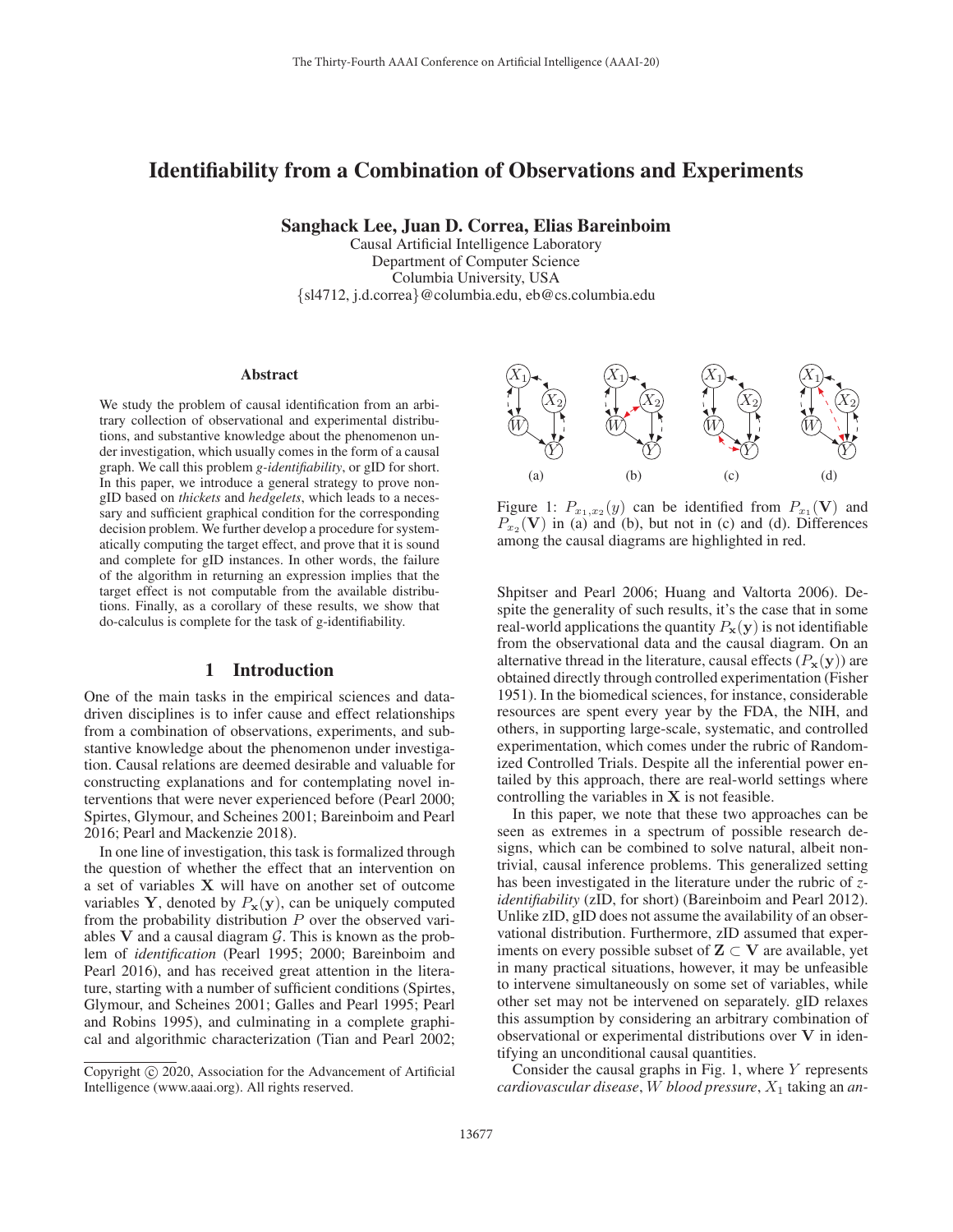*tihypertensive* drug, and  $X_2$  the use of an *anti-diabetic* drug. While it's currently understood that diabetes and hypertension do not affect each other (no direct link between them), it's common for patients with type 2 diabetes to be susceptible to hypertension, since both conditions share important confounding factors (graphically encoded through the bidirected arrows) (Ferrannini and Cushman 2012). The goal of the analysis is to assess the effect of prescribing a treatment for both conditions on the risk of developing cardiovascular diseases,  $P_{x_1,x_2}(y)$ . There are two RCTs that separately control for  $X_1$  and  $X_2$ , which means that  $P_{x_1}(\mathbf{V})$  and  $P_{x_2}(\mathbf{V})$ are available. It turns out that for the models in Figs. 1a, b,  $P_{x_1,x_2}(y) = \sum_w P_{x_2}(y|w)P_{x_1}(w)$ , which means that the experimental studies suffice to identify the joint effect. The same effect is not identifiable in Figs. 1c, d.

In this extended abstract, we summarize our approach in (Lee, Correa, and Bareinboim 2019) where the contributions in the paper are as follows: (i) We prove a necessary and sufficient graphical condition for gID, which follows from two new graphical constructs called *hedgelets* and *thickets*. These structures constitute flexible and general building blocks that are helpful to understand and characterize general identification problems; (ii) Leveraging these results, we develop a sound and complete algorithm that returns any expression derivable from an arbitrary collection of observations and experiments. As a corollary, we prove that docalculus is complete for g-identification.

#### 2 Preliminaries

We denote variables by capital letters,  $X$ , and values by small letters, x. Bold letters, **X** or **x**, represent sets of variables or values. The domain of a variable  $X$  is denoted by  $\mathfrak{X}_X$ . Two values **x** and **z** are said to be consistent if they share the common values for  $X \cap Z$ . We also denote by  $x \setminus Z$ the value of  $X \setminus Z$  consistent with **x**. We assume that domain of every variable is finite.

Our analysis heavily relies on causal graphs, which we often assign a calligraphic letter, e.g.,  $\mathcal{G}, \mathcal{F}$ , or  $\mathcal{H}$ . We denote by  $V(\mathcal{H})$  the set of vertices (i.e., variables) in a graph  $H.$  A vertex-induced subgraph is denoted by brackets, e.g.,  $\mathcal{G}[\mathbf{W}]$ , which includes **W** and the edges among its elements. We define  $G \setminus X$  as  $G[V(G) \setminus X]$ . A root set of a graph is a set of variables that does not have outgoing edges. We use kinship notation for graphical relationships such as parents, descendants, and ancestors of a set of variables. For example, the set of parents of  $X$  in  $G$  is denoted by  $pa(\mathbf{X})_G := \bigcup_{X \in \mathbf{X}} pa(X)_{G}$ . Similarly, we define de, and an. Written as  $Pa$ ,  $De$ , and  $An$  (i.e., capitalized), the argument is included as well, e.g.,  $De(X)_{\mathcal{G}} := de(X)_{\mathcal{G}} \cup X$ .

We use Structural Causal Models (SCMs) (Pearl 2000) as our basic semantical framework. A SCM M is a 4-tuple  $\langle U, V, F, P(U) \rangle$ , where U is a set of exogenous variables; **V** is a set of endogenous variables; **F** is a set of functions  ${f_V}_{V \in \mathbf{V}}$ , which determines the value of a variable, e.g.,  $v \leftarrow f_V(\mathbf{pa}_V, \mathbf{u}^V)$  is a function with  $\mathbf{PA}^V \subseteq \mathbf{V} \setminus \{V\}$ and  $\mathbf{U}^V \subseteq \mathbf{U}$ ; and  $P(\mathbf{U})$  is a joint probability distribution over U. A SCM  $M$  induces a causal graph  $G$  (also called a semi-Markovian graph) where **V** is a set of vertices, directed

edges are formed satisfying  $\mathbf{PA}^V = pa(V)g$ , and each bidirected edge corresponds to an unobserved confounder between two variables, that is,  $V_i \leftrightarrow V_j$  if  $\mathbf{U}^i \cap \mathbf{U}^j \neq \emptyset$ . Interventions are defined through an operator called  $do(X = x)$ , which sets the intervened variables  $X$  to specific values  $x \in \mathfrak{X}_X$ . Given a model M, an intervention  $do(X = x)$ induces a submodel  $\mathcal{M}_x$ , where  $f_X$  of **F** is replaced by  $f_X = x$  for every  $X \in \mathbf{X}$  where x is consistent with **x**. This submodel  $\mathcal{M}_{\mathbf{x}}$  induces a causal graph  $\mathcal{G}_{\overline{\mathbf{x}}}$ , which reads as G with edges onto any of **X** removed.

We now revisit some key notions for deciding identifiability developed in the context of non-experimental settings. First, we define a special type of cluster of variables called *confounded components* (Tian and Pearl 2002).

**Definition 1** (C-component). Let  $G$  be a semi-Markovian graph such that a subset of its bidirected arcs forms a spanning tree over all vertices in  $G$ . Then  $G$  is a c-component.

Given a semi-Markovian graph  $G$  over a set of variables **V**, there exists a unique partition such that each subgraph is a maximal c-component. We denote by  $\mathcal{C}(\mathcal{G})$  the set of ccomponents that partitions the vertices in  $\mathcal G$ . Armed with this definition, we build towards the hedge with the following notion adapted from (Shpitser and Pearl 2006).

**Definition 2** (C-forest). A semi-Markovian graph  $G$  with root set **R** is said to be an **R**-rooted c-forest if  $G$  is a ccomponent with a minimal number of edges.

The minimality with respect to the number of edges guarantees that every vertex not in the root set of a c-forest has one child and its bidirected edges form exactly a spanning tree. We are now ready to define a hedge as follows.

Definition 3 (Hedge). A hedge is a pair of **R**-rooted cforests  $\langle \mathcal{F}, \mathcal{F}' \rangle$  such that  $\mathcal{F}' \subseteq \mathcal{F}$ .

To realize the connection between definitions, note that given disjoint sets  $\mathbf{X}, \mathbf{Y} \subset \mathbf{V}$ , if  $\mathbf{R} \subseteq An(\mathbf{Y})_{\mathcal{G}_{\mathbf{X}}}, \mathcal{F} \cap \mathbf{X} \neq \emptyset$  $\emptyset$ , and  $\mathcal{F}' \cap \mathbf{X} = \emptyset$ , Def. 3 reduces to the original definition. The existence of such structure precludes the identifiability of  $P_x(y)$  from  $P(V)$  (Shpitser and Pearl 2006). In the new theoretical treatment pursued in (Lee, Correa, and Bareinboim 2019), a hedge as a graphical structure itself is separated from its use as a witness of the non-identifiability of a specific causal distribution. We say that the a hedge structure  $\langle \mathcal{F}, \mathcal{F}' \rangle$  is *formed for*  $P_{\mathbf{x}}(\mathbf{y})$  in  $\mathcal G$  whenever referring to the original semantics, i.e., regarding the non-identifiability of  $P_x(y)$ . Further, we'll distinguish two parts of a hedge  $\langle \mathcal{F}, \mathcal{F}' \rangle$ : the 'top' part, denoted by  $\mathcal{F}'' = \mathcal{F} \setminus \mathbf{V}(\mathcal{F}')$ , and the 'bottom' part, which is  $\mathcal{F}'$ . When the top is empty (i.e.,  $\mathcal{F} = \mathcal{F}'$ , we will call this hedge *degenerate*.

### 3 G-Identifiability

We first introduce a new task that formalizes and generalizes the identifiability and z-identifiability settings by allowing a more flexible input consisting of any combination of observational and experimental distributions.

Definition 4 (g-Identifiability). Let **X**, **Y** be disjoint sets of variables,  $\mathbb{Z} = {\mathbf{Z}_i}_{i=1}^m$  be a collection of sets of variables, and let G be a causal diagram.  $P_x(y)$  is said to be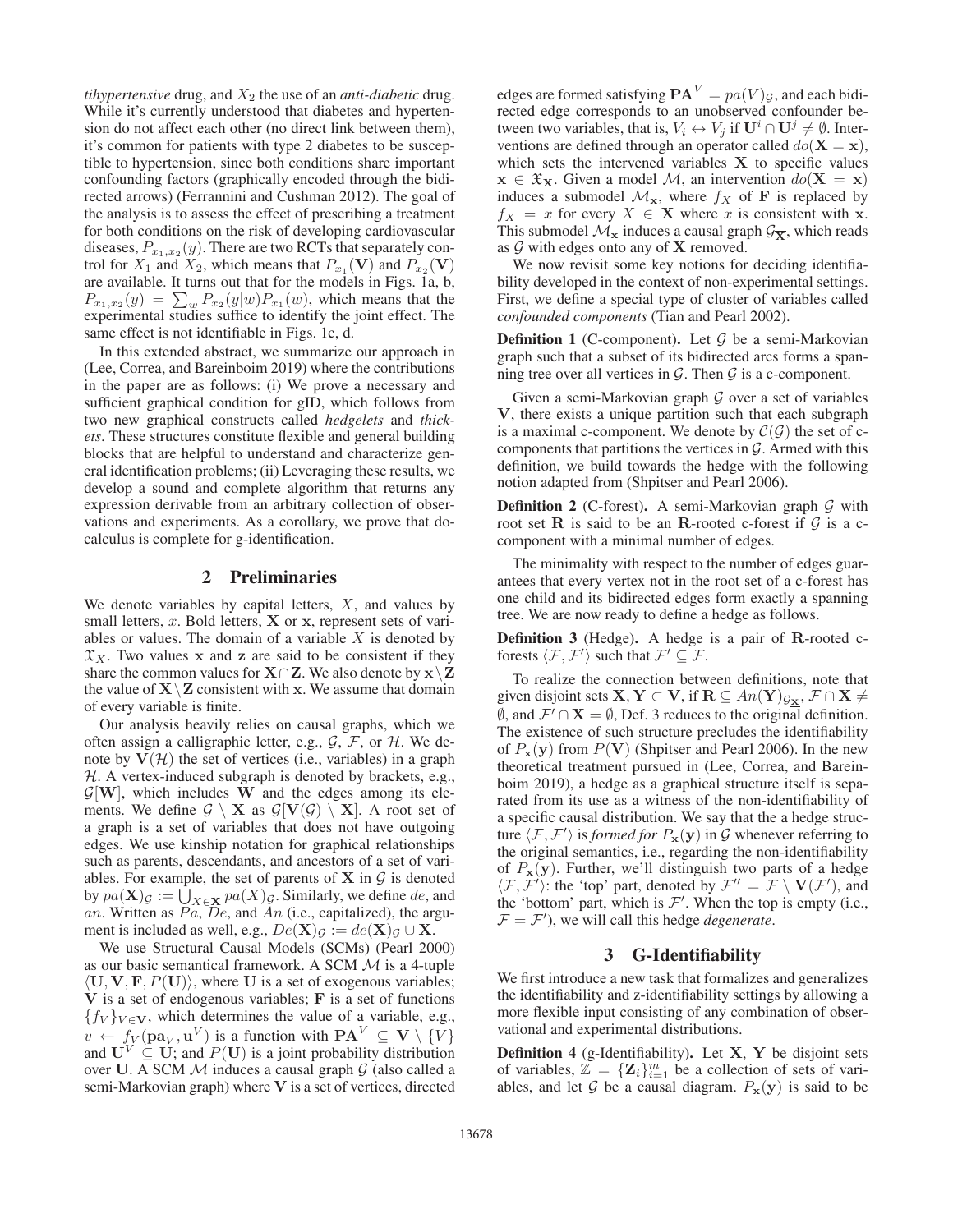

Figure 2: Hedgelet decomposition of hedges and a thicket (color coded in blue and red with purple for shared elements). Each of (a) and (b) is a hedge formed for  $P_{\bf r}({\bf x})$  or a thicket with respect to  $\mathbb{Z} = \{\{X_1\}, \{X_2\}\}\$  while (c) is not a hedge but a thicket.

g-identifiable from  $\mathbb{Z}$  in  $\mathcal{G}$ , if  $P_{\mathbf{x}}(\mathbf{y})$  is uniquely computable from distributions  $\{P(V \mid do(z))\}_{\mathbf{Z}\in\mathbb{Z},\mathbf{z}\in\mathfrak{X}_{\mathbf{Z}}}$  in any causal model which induces  $\mathcal{G}$ .

A traditional and pervasive assumption made throughout the identification literature is that a probability distribution describing the natural state of the system is available, that is,  $P(V)$ . In the setting defined above, such distribution is not a priori required unless the empty set is explicitly included in Z. The following statement can be shown based on the definition of g-identifiability:

**Lemma 1.** Let **X***,* **Y** *be disjoint sets of variables,*  $\mathbb{Z}$  =  ${\bf Z}_i\}_{i=1}^m$  *be a collection of sets of variables, and let G be a causal diagram.*  $P_x(y)$  *is not g-identifiable from*  $\mathbb Z$  *in*  $\mathcal G$  *if there exist two causal models*  $M_1$  *and*  $M_2$  *compatible with*  $\mathcal{G}$  such that  $P^1_{\mathbf{z}}(\mathbf{v}) = P^2_{\mathbf{z}}(\mathbf{v})$  for all  $\mathbf{Z} \in \mathbb{Z}$ ,  $\mathbf{z} \in \mathfrak{X}_{\mathbf{Z}}$ , but  $P^1_{\mathbf{x}}(\mathbf{y}) \neq P^2_{\mathbf{x}}(\mathbf{y})$ .

Even though this statement formally characterizes non-gidentifiability of a certain data collection, it does not provide any insight on how to determine if such pair of models exists, or how to construct them when a given instance is not g-identifiable.

#### 3.1 Hedgelets and Thickets

When considering multiple experimental distributions as inputs, a graphical structure that might be able to witness the non-g-identifiability has to account for all such experiments. To deal with the complexity added by a broader input, we introduce *hedgelets*, a unique decomposition of a hedge. We define how to obtain the set of hedgelets associated with any given hedge.

Definition 5 (hedgelet decomposition). The hedgelet decomposition of a hedge  $\langle F, F' \rangle$  is the collection of hedgelets  $\{\mathcal{F}(\mathbf{W})\}_{\mathbf{W}\in\mathcal{C}(\mathcal{F}^{\prime\prime})}$  where each hedgelet  $\mathcal{F}(\mathbf{W})$  is a subgraph of  $\mathcal F$  made of (i)  $\mathcal F[\mathbf V(\mathcal F')\cup\mathbf W]$  and (ii)  $\mathcal F[De(\mathbf W)\mathcal F]$ without bidirected edges.

Let  $\mathbb{H}_{\mathcal{F}} = {\{\mathcal{F}(\mathbf{W})\}_{\mathbf{W} \in \mathcal{C}(\mathcal{F}'')}$  be the set of *hedgelets* of  $\langle F, F' \rangle$ . For a degenerate hedge,  $\mathbb{H}_{\mathcal{F}}$  contains a single hedgelet  $\mathcal{F}(\emptyset) = \mathcal{F}$ , which we call a *degenerate* hedgelet. Given a non-degenerate hedge, for every hedgelet  $H$  in it, there exists at least one directed edge, and exactly one bidirected edge between  $\mathcal{H}'$  and  $\mathcal{H}''$  by definition. For a simple example, see Fig. 2a, a hedge  $\langle \mathcal{F}, \mathcal{F}' \rangle$  for  $P_{\mathbf{x}}(\mathbf{r})$ . This hedge can be decomposed into two hedgelets  $\mathcal{F}(\{X_1\})$  in blue (i.e.,  $\mathcal{G}[\{X_1, R\}]$ ) and  $\mathcal{F}(\{X_2\})$  in red (i.e.,  $\mathcal{G}[\{X_2, R\}]$ ). Fig. 2b is a hedge  $\langle \mathcal{F}, \mathcal{F}' \rangle$  for  $P_{\mathbf{x}}(\mathbf{r})$ , which can be similarly decomposed into two hedgelets  $\mathcal{F}(\lbrace X_1 \rbrace)$  and  $\mathcal{F}(\lbrace X_2 \rbrace)$ .

Now, we will describe a graphical structure relative to the available input distributions entailed by  $\mathbb{Z}$ , that precludes the g-identifiability of a causal effect  $P_x(y)$  in  $\mathcal{G}$ .

Definition 6 (Thicket). Let **R** be a non-empty set of variables and  $\mathbb Z$  be a collection of sets of variables in  $\mathcal G$ . A thicket  $\mathcal{T} \subseteq \mathcal{G}$  is an **R**-rooted c-component consisting of a minimal c-component over **R** and hedges

$$
\mathbb{F}_{\mathcal{T}}=\{\langle \mathcal{F}_{\mathbf{Z}},\mathcal{T}[\mathbf{R}]\rangle \mid \mathcal{F}_{\mathbf{Z}}\subseteq \mathcal{G}\setminus \mathbf{Z},\mathbf{Z}\cap \mathbf{R}=\emptyset\}_{\mathbf{Z}\in \mathbb{Z}}.
$$

Let **X**, **Y** be disjoint sets of variables in  $\mathcal{G}$ . A thicket  $\mathcal{T}$  is said to be formed for  $P_{\mathbf{x}}(\mathbf{y})$  in  $\mathcal G$  with respect to  $\mathbb Z$  if  $\mathbf R \subseteq$  $An(Y)_{\mathcal{G}_{\mathbf{X}}}$  and every hedgelet of each hedge  $\langle \mathcal{F}_{\mathbf{Z}}, \mathcal{T}[\mathbf{R}]\rangle$  intersects with **X**.

If  $\mathbf{Z} \cap \mathbf{R} = \emptyset$  for some  $\mathbf{Z} \in \mathbb{Z}$ , a thicket can be viewed as a superimposition of hedges where each of them comes from a subgraph of the thicket obtained by excluding an available experiment that was not performed on any of **R**. Otherwise if  $\mathbf{Z} \cap \mathbf{R} \neq \emptyset$  for every  $\mathbf{Z} \in \mathbb{Z}$ , that is, every experiment disrupts  $\mathbf{R}, \mathcal{T}$  will simply be a spanning tree over **R** with bidirected arcs. Whenever this is the case, we call this thicket *degenerate*, which consists of a degenerate hedge with a single degenerate hedgelet. To illustrate see Figs. 2a to 2c. Each causal diagram is a thicket for  $P_x(\mathbf{r})$  with respect to  $\mathbb{Z} = \{\{X_1\}, \{X_2\}\}\$  with two hedges in red and blue where each hedge itself is a hedgelet. We refer readers to the original paper for more examples.

### 3.2 A Graphical Condition for Non-g-identifiability

We consider constructing two models agreeing in the available distributions but yielding a different result for the causal effect (Lemma 1). The key idea is to parametrize the models such that the distribution of the variables in **R** remains the same as long as there is one non-intervened hedgelet. From the definition of Thicket, it can be inferred that no intervention on  $\mathbf{Z} \in \mathbb{Z}$  affects all hedgelets, hence they are all affected by the intervention on **X**. Nevertheless, this is difficult to achieve for each configuration **u**, since each of  $R \in \mathbf{R}$  is determined independently (i.e., structural). Instead, our models behave differently with respect to a specific value **u** but induce the same distribution over **R** when averaged over **U** as long as there exists a non-intervened hedgelet. We proved the following theorem by implementing the idea to construct two such models:

**Theorem 1.** If there exists a thicket  $\mathcal{T}$  for  $P_{\mathbf{x}}(\mathbf{y})$  in  $\mathcal{G}$  with *respect to*  $\mathbb{Z}$ *, then,*  $P_{\mathbf{x}}(\mathbf{y})$  *is not g-identifiable in G*.

# 4 A Sound and Complete Algorithm for g-Identifiability

Building on the graphical characterization of non-gID, in this section, we develop an algorithm for g-identifiability called GID (Alg. 1). For a given causal query, GID determines whether it's g-identifiable, and if so, it outputs a formula expressing the target effect in terms of the available